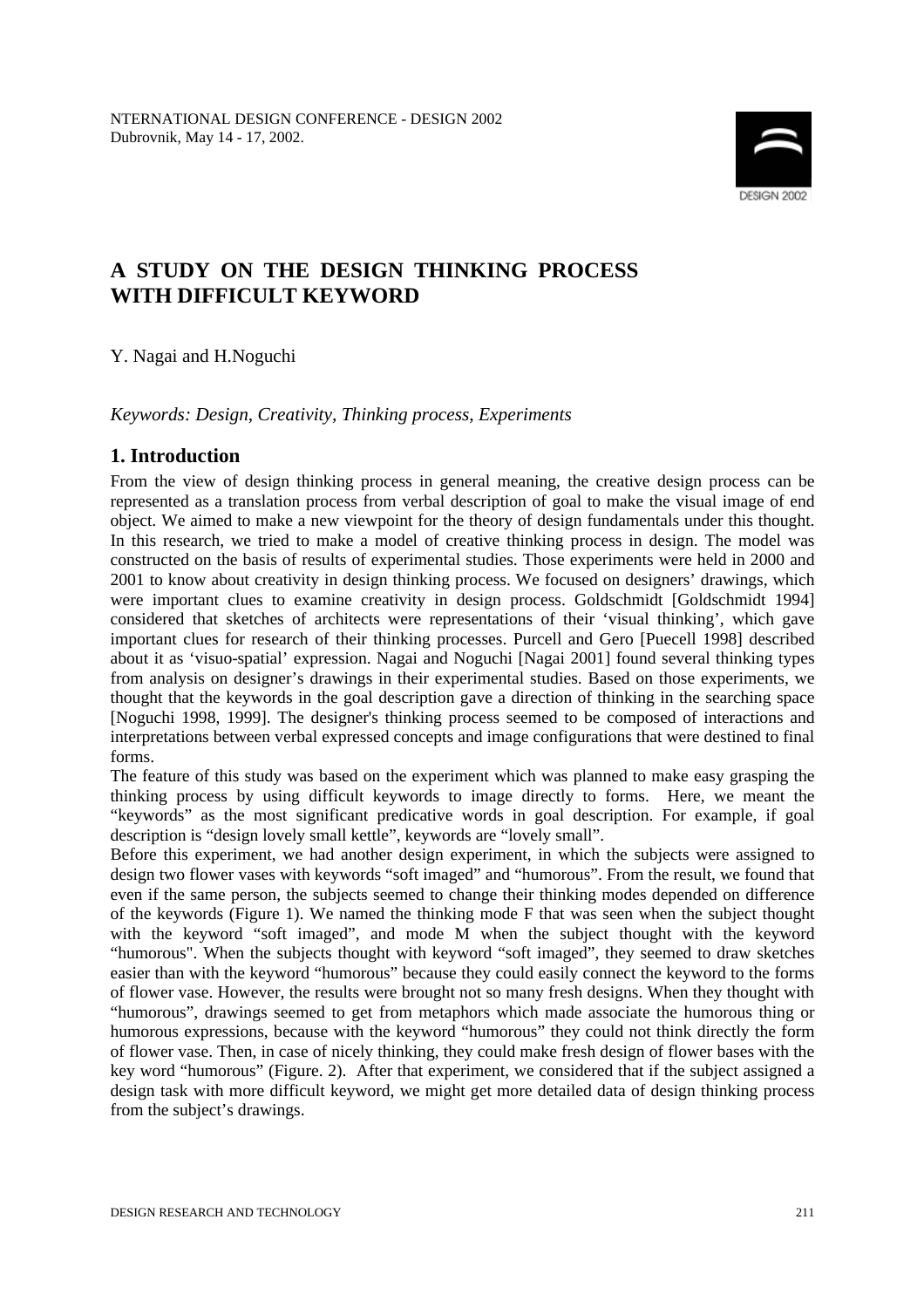

**Figure 1. Thinking process of flower vase design**



**Figure 2. Drawings of flower vases, 'soft image' and 'humorous image' on each subject**

# **2. Experiments**

In this paper, we presented an experiment after the experiment above mentioned. We put attention to understand how interaction might be occurred between verbal concepts and visual images under the creative thinking in design process.

## **2.1 Purpose of the experiment**

The purpose of this experiment was to know how designers made visual images of design object from given goal description. We made this experiment starting from goal description including difficult keywords to translate to visual form. Our intention was that the difficult keywords would make longer thinking way in design process and it would give suitable condition of observing the thinking process. Additionally, to get clue of thinking process, we gathered all words written on the sketches and drawings by the subjects during the task. Then, we evaluated the subjects' drawings and examined all words written on the sketches during the task.

## **2.2 Procedure of the experiment**

This experiment held as an exercise of basic design training at Chiba University in October 2000. The subjects were About 80 students of 1<sup>st</sup> year class of Department of Design in Chiba University. The subjects were assigned a task of design 'a chair which makes sad image'. All the subjects were made to draw their idea within 60 minutes. The subjects were instructed to describe comments in their sketches if they needed while drawing. Afterward, they drew coloured sketches as a final presentation. After finished the final sketches, they were made to describe their impressions about the task.

#### **2.3 Method of evaluation**

After gathered all sketches, two expert design educators evaluated 76 sets of sketches by 3-steps grading on every evaluation items as shown below.

- 1. Whether final form was realized keywords or not?
- 2. Whether basic function and structure of chair were realized or not?
- 3. Whether the design was fresh or not?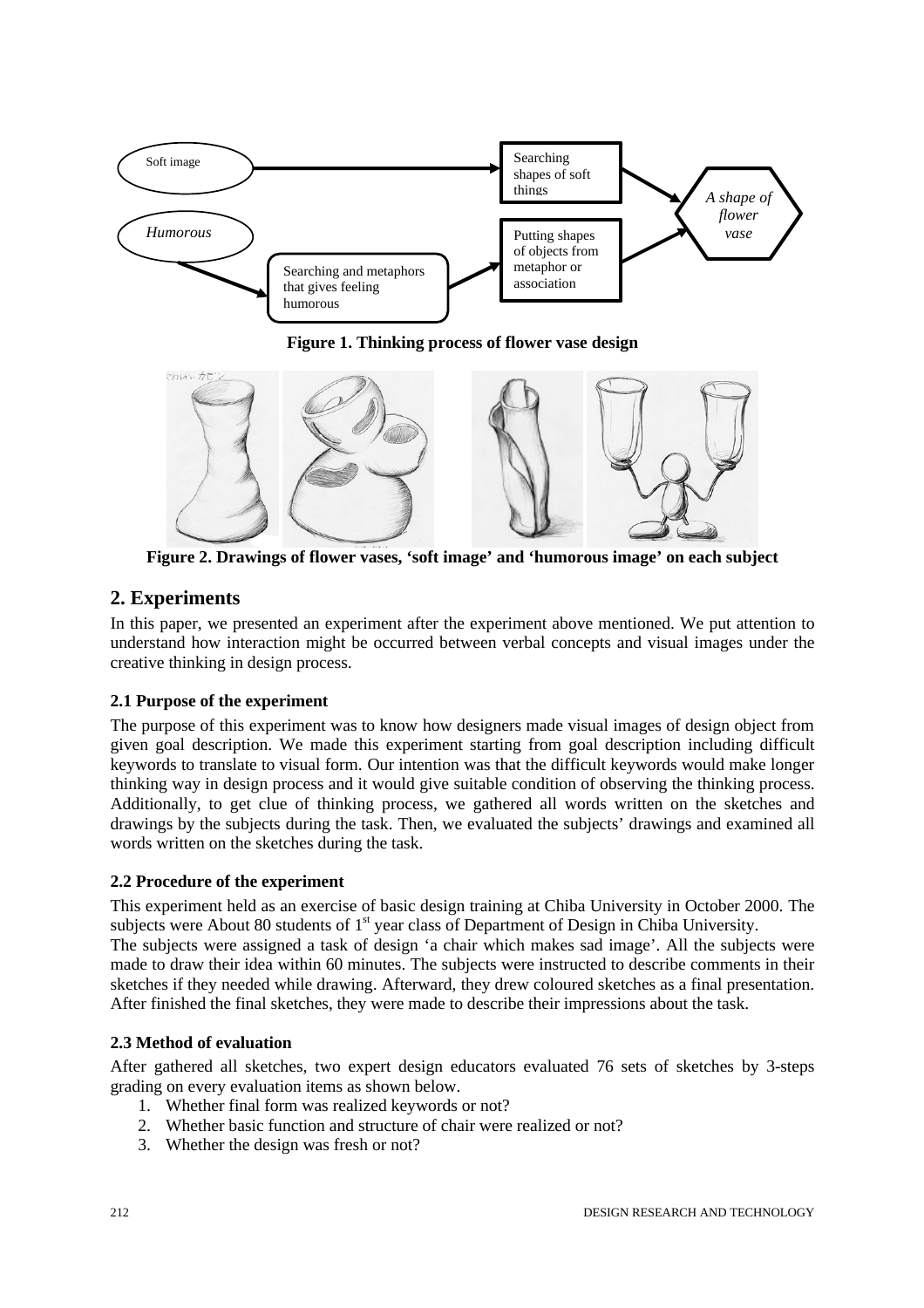- 4. Whether the form was developed in the process or not?
- 5. Whether it was divergent thinking or not?
- 6. Whether the words were structured or not?

### **2.4 Results of the experiment**

#### *2.4.1 Results of evaluation*

After the evaluation, we totalized the following facts as the results of this experiment. The results were shown in table1 and table2.

- 1. The largest number, (46) of subjects was seen in the item 'basic function and structure of chair were realized' and the smallest number, (7) was seen in the item 'it was divergent thinking'.
- 2. There was apparent correlation between 'the form realized keyword' and 'the design was fresh' on correlation values between each item.
- 3. There was weak correlation between the item 'basic function and structure of chair were realized' and the item 'it was divergent thinking'.
- 4. There was weak correlation between the items 'final form was realized keywords' and 'the words were structured'.

From those results, we found that this task was very difficult to connect the basic function of chair and the given keywords.

| Tubic 1. Ruit of success |                                                 |                                                 |                                 |                                         |                        |                             |
|--------------------------|-------------------------------------------------|-------------------------------------------------|---------------------------------|-----------------------------------------|------------------------|-----------------------------|
|                          | Final form was<br>realized keyword   chair were | Ibasic function<br>and structure of<br>realized | the design was<br><b>Ifresh</b> | the form was<br>developed in<br>process | divergent<br>Ithinkina | l words were<br>Istructured |
| Rate of success          | 23                                              | 46                                              | 24                              | 18                                      |                        | 17                          |

**Table 1. Rate of success**

|                         | Final form<br>was realized<br>keyword | basic<br>function and<br>structure of<br>chair were<br>realized | the design<br>was fresh | the form was<br>developed in<br>process | divergent<br>thinking | words were<br>structured |
|-------------------------|---------------------------------------|-----------------------------------------------------------------|-------------------------|-----------------------------------------|-----------------------|--------------------------|
| Final form was realized |                                       |                                                                 |                         |                                         |                       |                          |
| keyword                 | 1.00                                  |                                                                 |                         |                                         |                       |                          |
| basic function and      |                                       |                                                                 |                         |                                         |                       |                          |
| structure of chair were |                                       |                                                                 |                         |                                         |                       |                          |
| Irealized               | 0.09                                  | 1.00                                                            |                         |                                         |                       |                          |
| the design was fresh    | 0.49                                  | $-0.27$                                                         | 1.00                    |                                         |                       |                          |
| the form was            |                                       |                                                                 |                         |                                         |                       |                          |
| developed in process    | 0.14                                  | 0.01                                                            | 0.12                    | 1.00                                    |                       |                          |
| divergent thinking      | 0.14                                  | 0.31                                                            | 0.03                    | $-0.22$                                 | 1.00                  |                          |
| words were structured   | 0.27                                  | 0.043                                                           | $-0.06$                 | 0.03                                    | $-0.02$               | 1.00                     |

**Table 2. Correlations of each evaluation items**

#### *2.4.2 Analysis of the searching process*

We picked up all the words written in sketches and written as a comment, to get clues of understanding the thinking process of subjects. Then we examined them and structured the words into hierarchy of concepts(Figure 3). From this meaning hierarchy, we can guess how the subject draw sketches by using keywords in the hierarchy of sad image concepts. We discussed how the subjects could reach to the forms by going down the hierarchy of concepts. A framework of expression of the form was changed by difference of the keywords in first class hierarchy, however there was a parting point of the ways of thinking out a form of chair in the middle hierarchy of meaning of sadness. In case of using metaphor of 'pose of sadness', subjects seemed to think the form of chair in imaginations of when they were sad (Figure 4). Then they could make creative forms of chair. In contrast, with the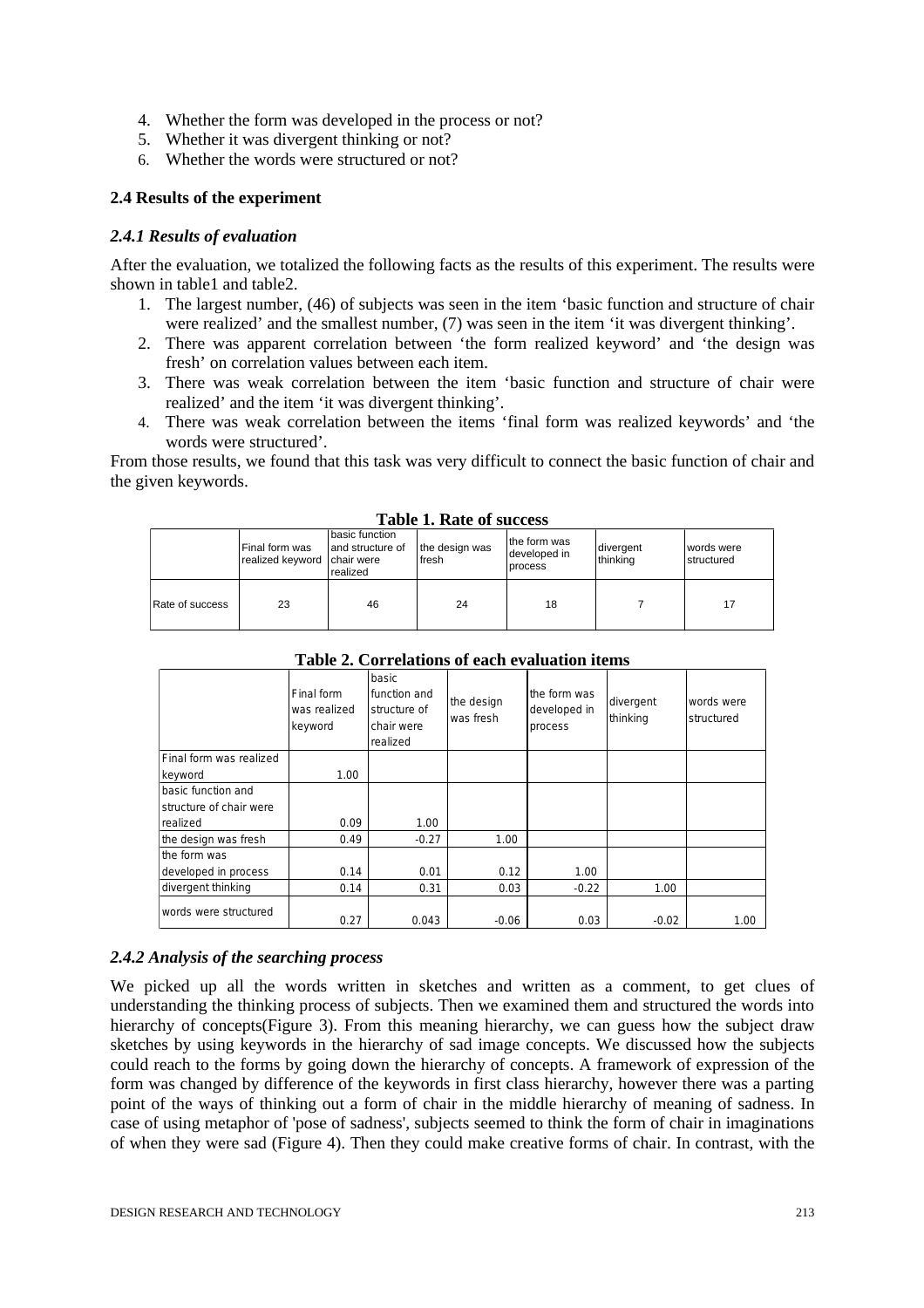keywords 'instability' and 'restricted' they seemed to think the forms of chair based on their existing concepts of physical situation in meaning of the keywords (Figure 5). Therefore the form was tended to be symbolic and often stereotyped. In addition, the words 'dark' 'blue' 'heavy' and 'cold' were not in the hierarchy and they were directly associated physical attributes of sadness.

| 1st class hierachy<br>in meaning of<br>sadness | 2nd class hierachy<br>in meaning of<br>sadness | 3rd class hierachy<br>in meaning of<br>sadness | words directly related<br>to form |  |
|------------------------------------------------|------------------------------------------------|------------------------------------------------|-----------------------------------|--|
|                                                | <b>lonliness</b>                               | alone                                          | back to back<br>face to wall      |  |
|                                                | sorrow                                         |                                                |                                   |  |
|                                                |                                                |                                                | stiff                             |  |
| solitude                                       |                                                | restricted                                     | narrow                            |  |
|                                                | blocade                                        | pressured                                      | twisted                           |  |
|                                                |                                                | compulsion                                     | distorted                         |  |
|                                                |                                                |                                                |                                   |  |
|                                                |                                                |                                                | hang over<br>weak                 |  |
|                                                |                                                |                                                |                                   |  |
|                                                |                                                |                                                | swing                             |  |
|                                                |                                                |                                                | thin                              |  |
|                                                |                                                |                                                | tall                              |  |
|                                                |                                                |                                                | long                              |  |
| anxiety                                        |                                                | instability                                    | left up in th air                 |  |
|                                                |                                                |                                                | one legged                        |  |
|                                                |                                                |                                                | three legged                      |  |
|                                                |                                                |                                                | lacked                            |  |
|                                                |                                                |                                                | lost the back                     |  |
|                                                |                                                |                                                | make a hole                       |  |
|                                                |                                                | protected                                      | enveloped                         |  |
|                                                | getting depressed                              |                                                | bow                               |  |
|                                                |                                                |                                                | bent forward                      |  |
| disappoitment                                  |                                                |                                                | hung down                         |  |
|                                                | powerlessness                                  | pose of sadness                                | low                               |  |
|                                                |                                                |                                                | sink                              |  |
|                                                | agony                                          |                                                | ragged                            |  |
| uncomforable                                   | pain                                           |                                                | thorned                           |  |
|                                                |                                                |                                                |                                   |  |









#### directly associated physical atributes from the word sadness dark blue heavy cold

# **Figure 3. Meaning hierarchy of word 'sadness' and samples of the subjects' drawings**



**Figure 4. Drawings from poses of sad feelings**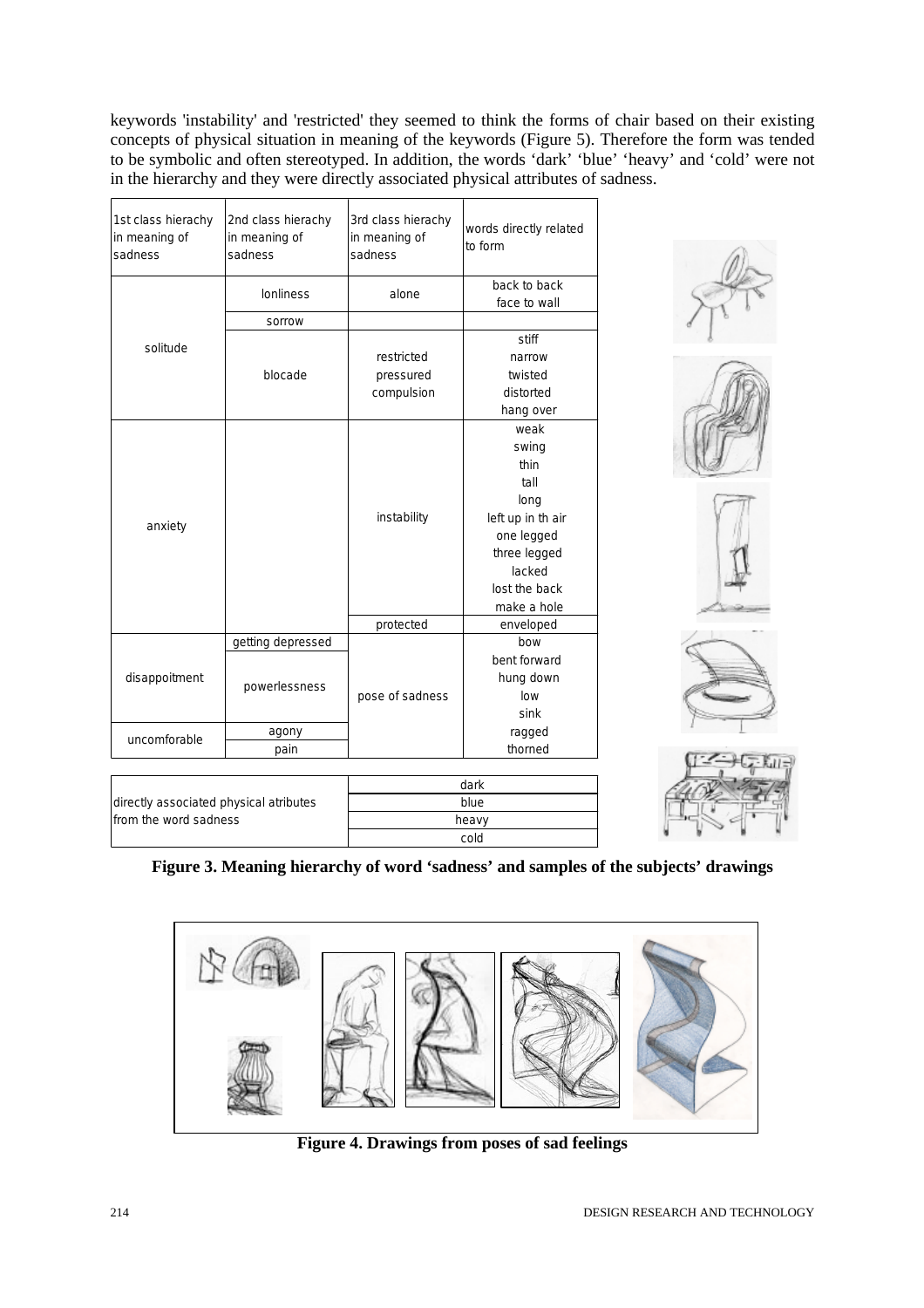

**Figure 5. Drawings from concepts of instability**

### **3. Discussions**

We considered that it was not difficult to realize forms of a chair as an object which has, at least, function as a chair. Also, it was easy to remind some metaphors associated to sad image. However, it was quite difficult to connect 'form of a chair' and 'sad image'. We confirmed it based on the result of the evaluation in which 'divergent thinking' was low percentage of success. In spite of the difficulties, if it could successfully connect to the form of chair, it would be a fresh design. On the correlations between item 'basic function and structure of chair were realized' and the item 'it was divergent thinking', we inferred that the divergent thinking was tend to be remind in stereotypes of chairs. If the subjects searched the forms with stereotyped image, the forms would not be fresh design. On the correlations between 'final form was realized keywords' and 'the words were structured', we inferred that the subjects would try repeatedly to associate the word 'sad' with the form of chair in meanings of hierarchy until reach a suitable word.



**Figure 6. Thinking paths in design of 'chair gives sad image'**

We verified the thinking process of drawing by the concept hierarchy, and found that there were two different thinking paths in design thinking process from verbal expression of design goal to create visual form for it. Based on the analysis, we presented a model of thinking process in creative design as a translating process from keywords to suitable visual forms of it. (Figure 6). One of them was thinking forms by using metaphors of one's pose in sad feeling. This needed to sink into one's mind and had to take complicated path to make form of chair. The other was thinking forms by using conceptual metaphors and did not need complicated path. As the result, the former case had more possibilities of success in creating new form of a chair. We discussed the reason of it that the former